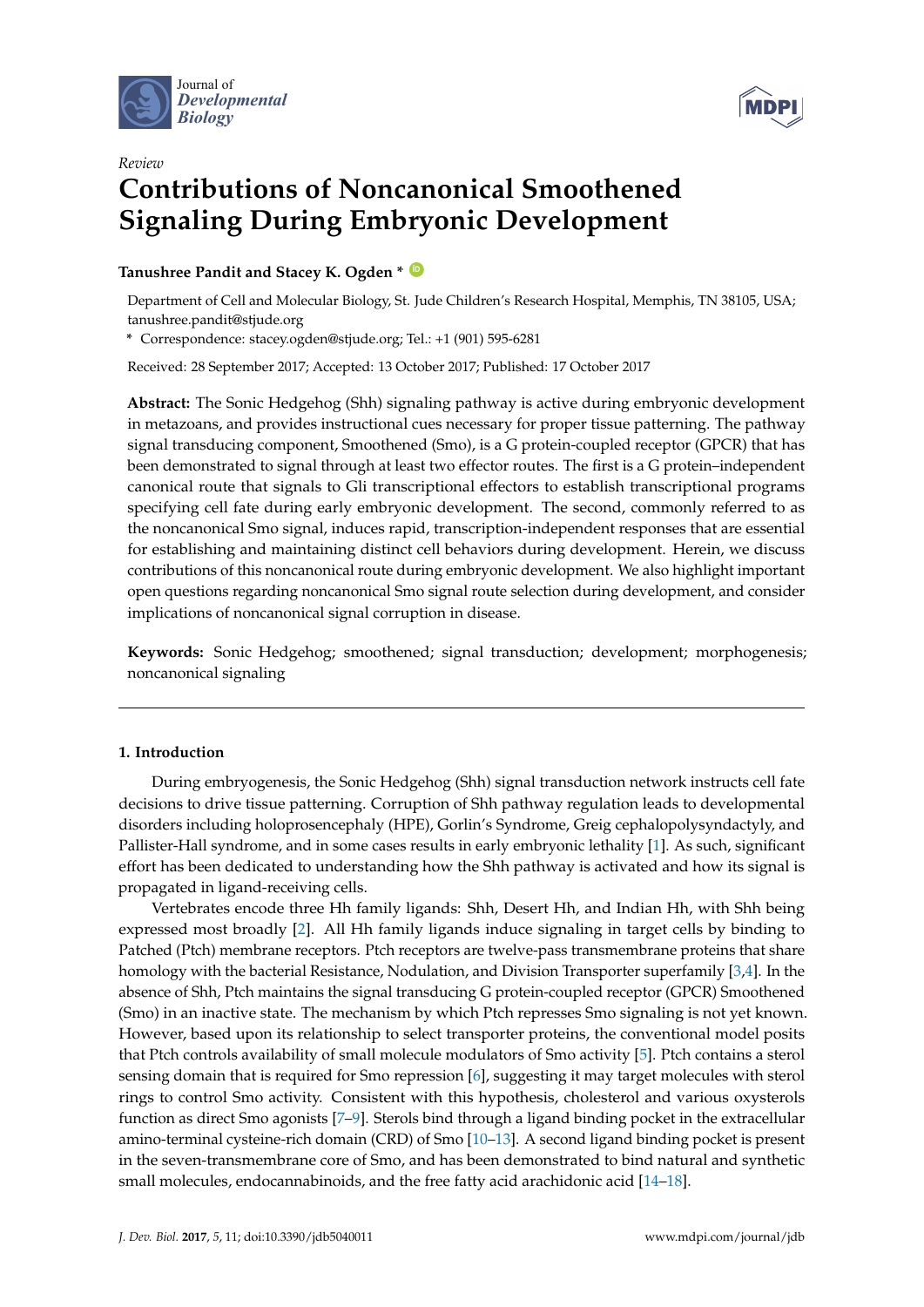The precise mechanisms by which activation signals are transduced downstream of Smo have yet to be clearly established. However, it is generally accepted that Smo controls at least two effector routes. The first is the extensively studied canonical signal, which controls the Gli transcriptional effector function. Canonical signaling requires Smo translocation into a sensory organelle called the primary cilium, where it controls proteolytic processing of Gli transcription factors [\[19](#page-8-4)[,20\]](#page-8-5). In the absence of a Smo signal, Gli2 and Gli3 are phosphorylated by cAMP-dependent protein kinase (PKA), which tags them for processing into truncated transcriptional repressors [\[21–](#page-8-6)[23\]](#page-8-7). Ciliary Smo signaling halts Gli processing, allowing for stabilization of Gli2 and Gli3 as full-length transcriptional activators responsible for induction of Shh target genes. One such target is *Gli1*, which functions as a feed-forward activator to sustain or amplify target gene expression [\[22\]](#page-8-8). The majority of what is known about how Shh signaling impacts embryonic development stems from study of this effector route. Research focused on ciliary Smo signaling to Gli has been extensively reviewed [\[2](#page-7-1)[,24–](#page-8-9)[27\]](#page-8-10) and so will not be discussed here. We will instead focus on Gli-independent Smo signaling, and discuss the comparatively limited body of work centered on contributions of this noncanonical signaling effector route during embryonic development.

#### **2. Noncanonical Smoothened Signaling**

The specific signaling events downstream of Smo that control noncanonical effectors are not yet clear, but in most cases, are thought to involve GPCR function of Smo [\[5](#page-7-4)[,26\]](#page-8-11). Classical GPCRs initiate downstream signaling by activating heterotrimeric G proteins. These protein complexes consist of a guanine nucleotide binding  $G\alpha$  subunit bound to a  $G\beta\gamma$  heterodimer. Activation of the heterotrimeric G protein complex occurs in response to ligand-induced conformational shifts of its partner GPCR, which stimulates exchange of GDP for GTP on the  $G\alpha$  subunit [\[28\]](#page-8-12). This triggers release of the heterotrimeric G protein complex from the GPCR, and separation of G $\alpha$  from G $\beta\gamma$ . G $\alpha$ -GTP and free  $G\beta\gamma$  subunits then signal to affect second messengers such as cAMP, cGMP, calcium, inositol triphosphate, diacylglycerol, and select gasses to instruct an appropriate cellular response [\[29–](#page-8-13)[31\]](#page-8-14).

Based upon the stereotypical GPCR topology of Smo, and the prominent role of PKA in regulating Gli repressor formation, it was initially predicted that Smo would signal to Gli through a Gαi heterotrimeric G protein intermediate [\[32,](#page-8-15)[33\]](#page-9-0). Active Gαi proteins negatively regulate adenylyl cyclases to reduce intracellular cAMP and inhibit PKA activity, providing a direct route whereby Smo might block Gli repressor formation. Early studies using zebrafish embryos and *Xenopus* melanophores provided indirect support for this functionality [\[34](#page-9-1)[,35\]](#page-9-2). A role for Gαi downstream of Smo was first suggested by studies in the zebrafish model system. Injection of mRNA encoding the potent Gαi inhibitor pertussis toxin (PTX) into zebrafish embryos led to patterning defects indicative of compromised Hh signaling. These defects included fusion of eyes, loss of ventral forebrain, and abnormal somite patterning [\[34\]](#page-9-1). Effects on somite patterning could be rescued by dominant negative PKA, but not by co-injection of Indian Hh RNA, suggesting PTX action downstream of ligand and upstream of PKA. In *Xenopus*, overexpression of Smo in pigment cells led to persistent pigment aggregation, a phenotype that can result from constitutive Gαi activity [\[35\]](#page-9-2). This effect was blocked by expression of dominant negative Gαi or by treatment with Gαi-inactivating PTX, supporting Gαi involvement in Smo-induced pigment aggregation.

Although the aforementioned studies provided circumstantial evidence implicating Gαi action in the Shh signaling cascade, results from in vivo studies aimed at directly testing G protein involvement in Gli regulation failed to reach a consensus. During neural tube development, Shh signaling specifies cell fate by inducing expression of specific transcription factors in discrete domains of the ventral neural tube [\[2\]](#page-7-1). In vivo studies aimed at determining whether Gαi modulation in the chick neural tube would alter Shh-induced fate determination suggested that neither inhibition nor constitutive activation of Gαi corrupted neural tube cell fate specification [\[36\]](#page-9-3). These results argued against a role for Gαi in regulation of Gli. However, subsequent studies in the chick neural tube, and in *Drosophila,* provided evidence that constitutively active Gαi could trigger phenotypes suggestive of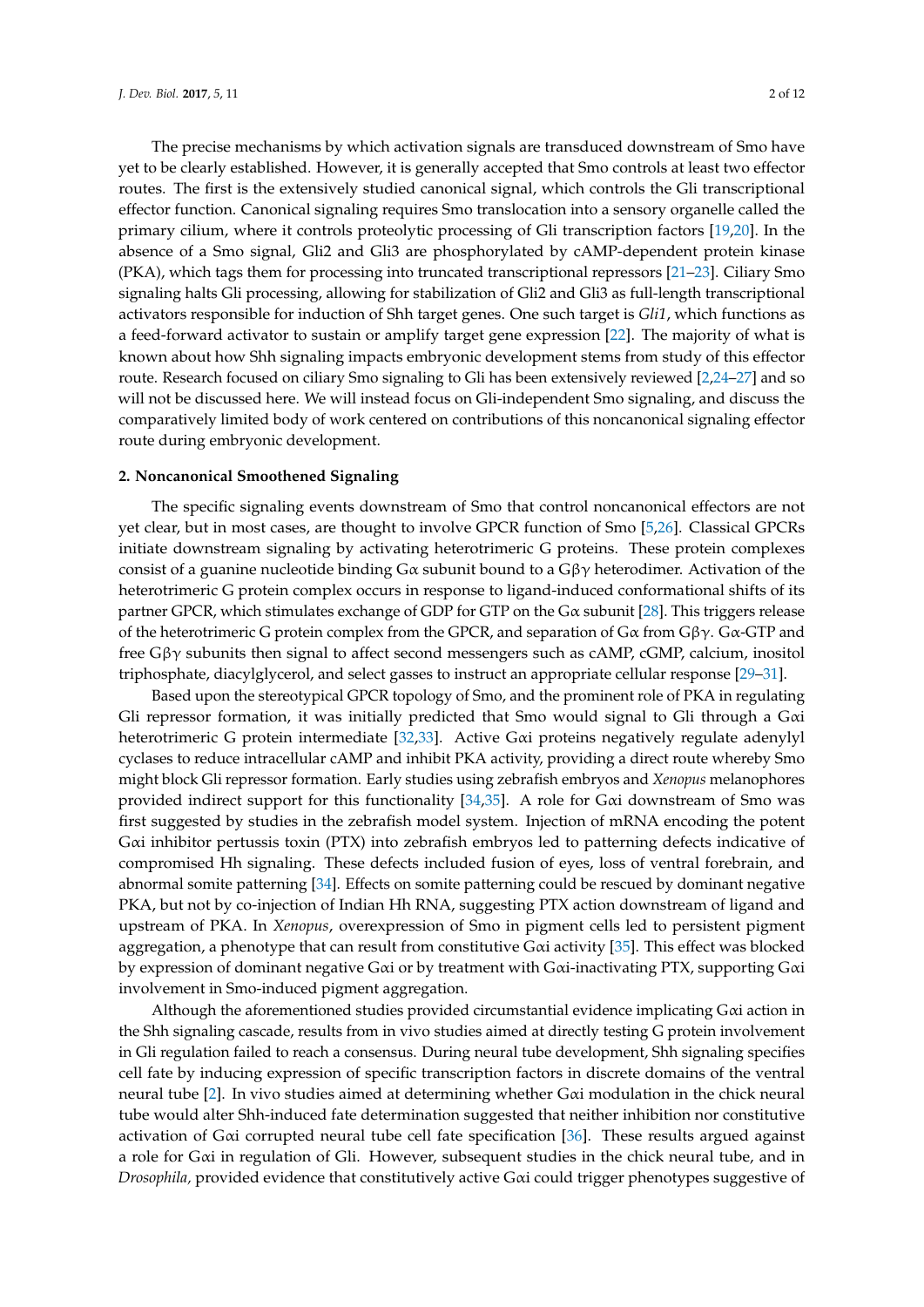ectopic Gli induction [\[37](#page-9-4)[–39\]](#page-9-5). Moreover, in vitro interrogation of Smo-G protein coupling revealed that, in the absence of Ptch, Smo constitutively activated all  $G\alpha i/\sigma$  family members including  $G\alpha z$ in a manner that was sensitive to the inverse Smo agonist cyclopamine [\[40\]](#page-9-6). Intriguingly, truncation of the intracellular carboxyl-terminal tail of Smo, which is necessary for entry into the primary cilium where it controls Gli processing, did not block Smo-activated Gαi signaling [\[41\]](#page-9-7). This finding indicated that signals to G proteins and Gli effectors could be separated, suggesting the existence of two independent Smo signaling arms: a canonical route controlling Gli and a noncanonical route involving Gαi, and controlling Shh-induced cellular responses that occur in a Gli-independent manner. Responses identified as being under the control of noncanonical Smo signaling including cytoskeletal modulation leading to cellular migration and axon guidance, axon fasciculation, neurotransmitter selection, cellular proliferation, and lipid metabolism are discussed in detail below.

### **3. Cytoskeletal Dynamics, Cellular Migration, and Axon Guidance**

The Shh-regulated developmental processes most commonly linked to noncanonical Smo signaling are cellular migration and axon guidance, which are related cellular responses that can be regulated through analogous mechanisms [\[42\]](#page-9-8). In mouse fibroblasts, Smo signals through Gαi to activate Rac1 and RhoA GTPases, which promote cell migration by modulating cytoskeletal behavior [\[41\]](#page-9-7). This signal route is likely active during Shh-induced fibroblast chemotaxis, which has been demonstrated to occur in a Smo-dependent, Gli-independent manner. Although not specifically linked to the Smo-Gαi effector route, Shh-induced chemotaxis was found to be PTX-sensitive, and was maintained in cells expressing a Smo mutant that does not enter the primary cilium or signal to Gli [\[43\]](#page-9-9). Smo mutants that fail to enter the primary cilium maintain the ability to couple with  $G\alpha i$  [\[41\]](#page-9-7), making it feasible that the chemotactic response occurs in a  $G\alpha i$ -dependent manner.  $G\alpha i$  involvement is further supported by the observation that metabolism of arachidonic acid through the 5-lipoxygenase pathway contributes to fibroblast chemotaxis [\[44\]](#page-9-10). We recently demonstrated that Smo signaling through Gαiβγ activates the lipid remodeling enzyme cPLA2 $\alpha$  to produce arachidonic acid [\[18\]](#page-8-3), providing a mechanism by which the free fatty acid would be made available for lipoxygenase activity.

Notably, the ability of Smo to affect cell migration through cytoskeletal behavior is not limited to fibroblasts. Smo has been demonstrated to signal though the Gαi-RhoA effector route to promote tubulogenesis of human endothelial cells [\[45\]](#page-9-11), and to influence the cytoskeleton in osteoblast precursor cells [\[46\]](#page-9-12). In osteoblasts, over-activation of the Smo-Gαi signal occurs in response to genetic disruption of primary cilia function, and results in inappropriate induction of stress fibers [\[46\]](#page-9-12). These results indicate that ciliary dysfunction can lead to uncontrolled noncanonical Smo signaling, suggesting the balance of canonical and noncanonical signal output is influenced, at least in part, by Smo ciliary localization.

Neuronal cell types represent an additional cellular context in which noncanonical Smo signaling impacts cytoskeletal behavior. In motor neurons, Smo signaling through the 5-lipoxygenase pathway promotes formation of neurite projections, priming the neurons for establishment of proper connectivity at later developmental stages [\[47\]](#page-9-13). Shh signaling through Smo has also been shown to promote migration of oligodendrocyte precursors of the optic nerve in both mouse and chick systems [\[48\]](#page-9-14). As such, Smo signaling through G protein effectors may be active in multiple neuronal contexts to link Shh signaling with cytoskeletal behavior during development.

Another process involving cytoskeletal rearrangements that has been linked to noncanonical Smo signaling is commissural axon guidance (Figure [1\)](#page-3-0). During spinal cord development, axons encounter attractive and repulsive guidance signals that must be properly integrated to specify an appropriate targeting route. For example, in the neural tube, dI1 dorsal interneurons must first extend ventrally toward the floor plate, cross the midline, and then turn rostrally to establish functional positioning (Figure [2\)](#page-4-0) [\[49\]](#page-9-15). A number of guidance cues contribute to this process, including dorsal repulsive factors BMP and Draxin, and ventral attractive factors Netrin, Shh, and VEGF [\[49\]](#page-9-15). Shh was first identified as a floor plate-derived attractive cue based upon its ability to reorient axons of spinal cord explants [\[50\]](#page-9-16).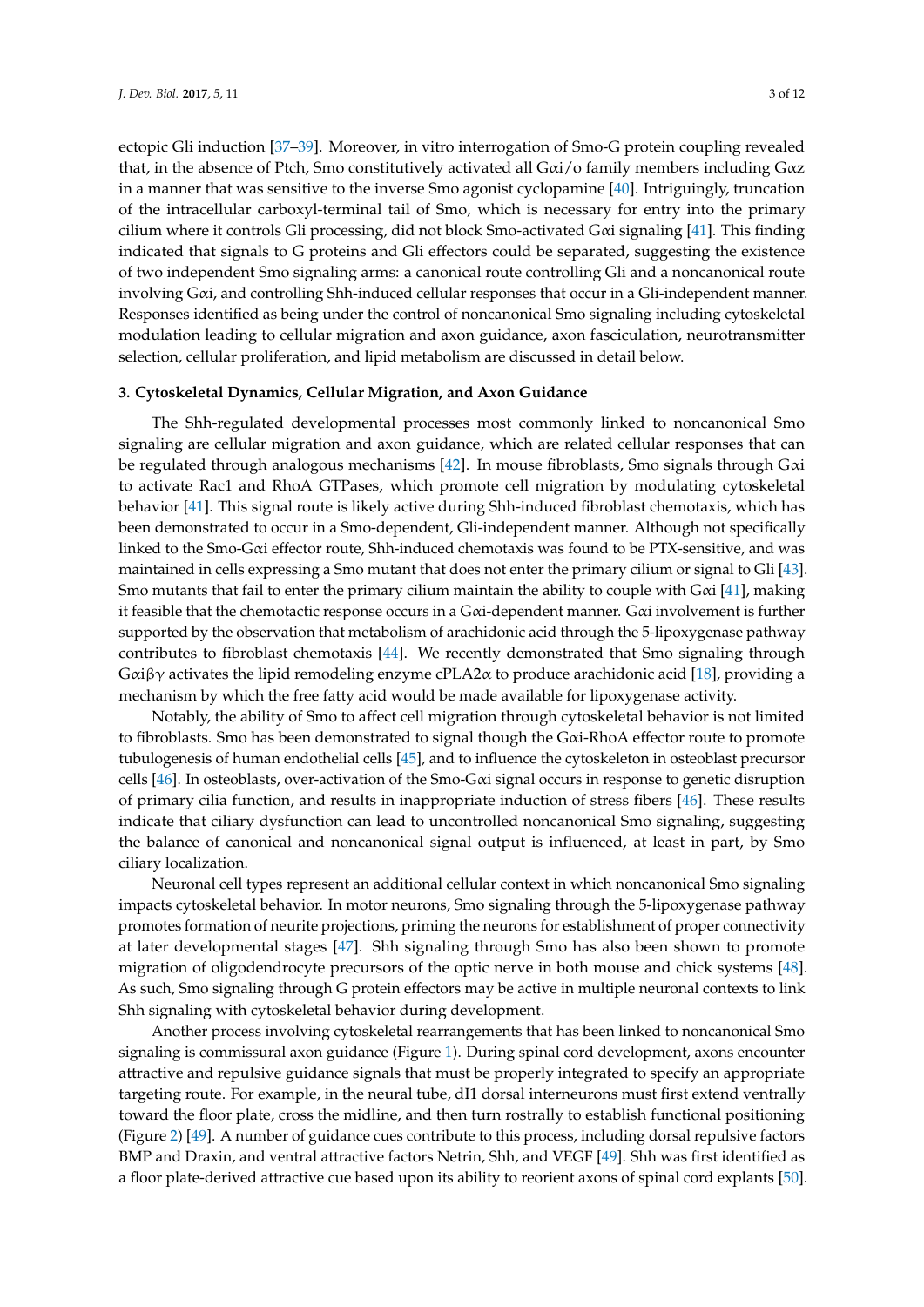Genetic and chemical inhibition studies revealed that Shh-mediated attraction was dependent upon Smo. However, the rapid response of axons to Shh suggested a transcription-independent mechanism, rendering Smo signaling through its canonical effector route unlikely. Consistent with this notion, Smo was demonstrated to function in a Gli-independent manner to guide axons [\[51\]](#page-9-17). In vitro axon guidance assays revealed that Shh, via Smo, induced phosphorylation and activation of Src family inases (SFKs) to alter axon trajectories. Although the Shh co-receptor Boc was found to be a necessary upstream component for this functionality, the downstream noncanonical Smo effector route signaling to SFKs to alter the actin cytoskeleton was not identified [\[51,](#page-9-17)[52\]](#page-9-18). Smo signaling though Gαi to activate SFKs is feasible, as Gαi family heterotrimeric G proteins have been documented to activate Src though their activated Gβγ subunits [\[53\]](#page-9-19). However, SFKs can also be directly activated by select GPCRs without the use of a heterotrimeric G protein intermediate [\[53\]](#page-9-19), warranting further investigation into the precise mechanisms by which Smo signals to SFKs.

<span id="page-3-0"></span>

**Figure 1.** Noncanonical Smoothened signals contributing to axon guidance. The diagram summarizes **Figure 1.** Noncanonical Smoothened signals contributing to axon guidance. The diagram summarizes noncanonical Smo signals that have been reported to influence axon guidance. The mechanism(s) by  $\frac{1}{2}$ by which Smo signals to modulate intracellular  $Ca^{2+}$  levels or control Src Family Kinase activation to influence neuronal axon guidance is not yet established, but we speculate signaling could occur is not yet established, but we speculate signaling could occur through Gαi. Smo signals through Gαz to repel enteric neurons. Effectors acting downstream of Gαz in this context have not been defined. Repulsion is indicated in pink and attraction is indicated in  $\overline{CD}$ green. CRD—cysteine rich domain ligand binding pocket. N-linked glycans in the Smo extracellular green. CRD—cysteine rich domain ligand binding pocket. N-linked glycans in the Smo extracellular domain are indicated in black. domain are indicated in black.

In addition to functioning as an attractant prior to midline crossing, floor plate-derived Shh also functions to repel commissural axons in a Smo-dependent manner post-crossing (Figure 2) [\[4](#page-4-0)9]. In ovo RNAi experiments in the chick neural tube have suggested the repulsive role of Shh occurs independently of Smo signaling, and instead results from function of Hedgehog interacting protein independently of Smo signaling, and instead results from function of Hedgehog interacting protein (Hip) masking the Shh signal [54]. However, more recent work using rat spinal cords demonstrated (Hip) masking the Shh signal [\[54\]](#page-10-0). However, more recent work using rat spinal cords demonstrated that Shh signals in a Smo-dependent manner to activate axons for responsiveness to Semaphorins, which mediate repulsion upon midline crossing [\[55\]](#page-10-1). The shift to repulsion correlates with a Shh-induced decrease in axonal cAMP concentration, consistent with the established propensity of low cAMP and reduced PKA activity to favor axon repulsion [\[55](#page-10-1)[,56\]](#page-10-2). Alterations of axon trajectories that were observed in rat spinal cords following loss of Shh or Smo could be recapitulated by forskolin-mediated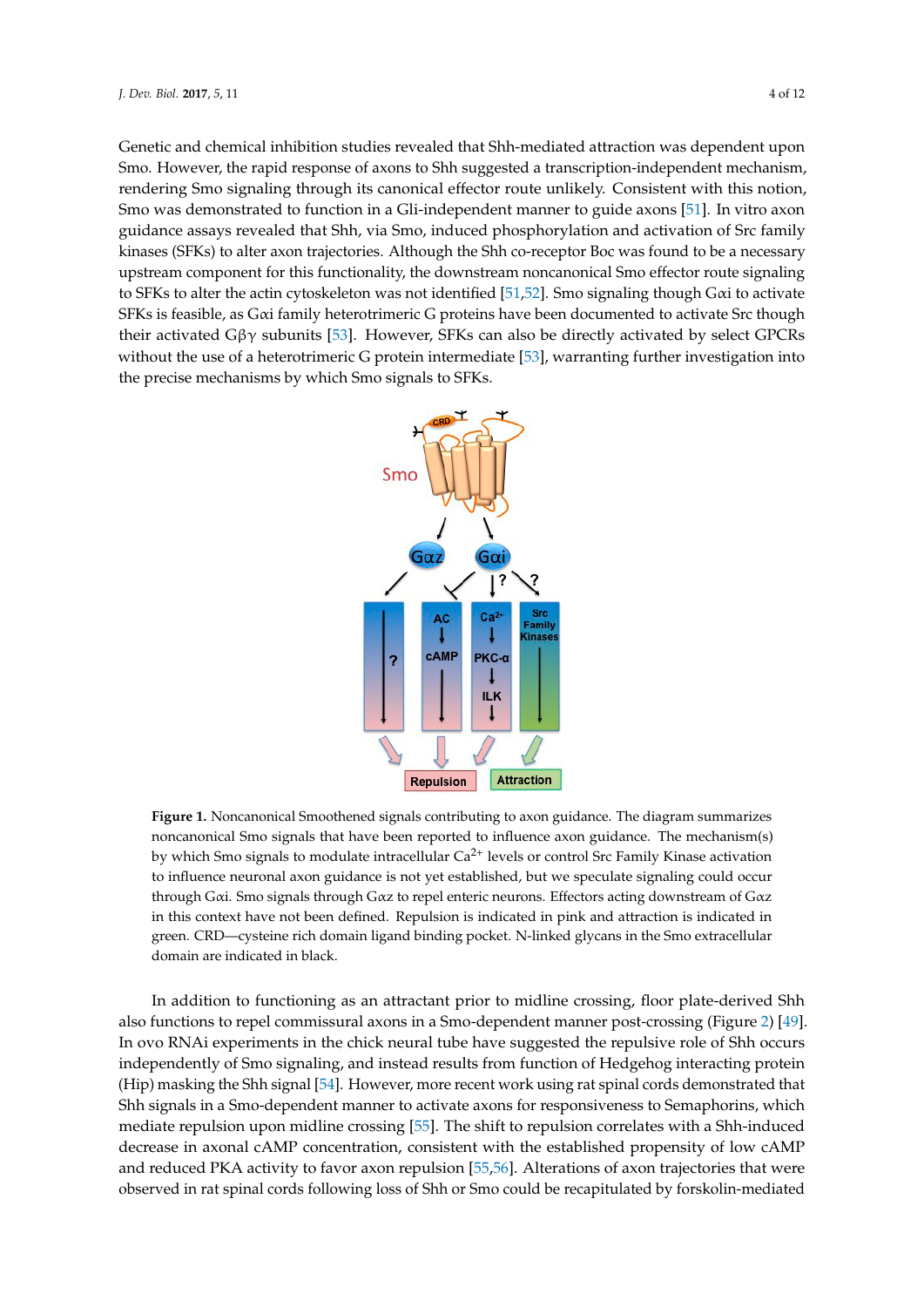cAMP production, which can functionally mimic the loss of Gαi activity [\[55\]](#page-10-1). As such, the Smo-Gαi effector route may contribute to commissural axon guidance both pre- and post-midline crossing. However, reduced PKA activity post-crossing has been demonstrated to involve 14-3-3 proteins binding PKA [\[57\]](#page-10-3). PKA-14-3-3 binding was found to stabilize PKA regulatory and catalytic subunit association, thereby locking PKA in an inactive state [\[57\]](#page-10-3). Function of 14-3-3 in axon repulsion was not determined to be under the control of Shh signaling, suggesting parallel PKA-regulatory pathways likely synergize with Shh to assure proper axon turning post-midline crossing.

<span id="page-4-0"></span>

commissural axon (yellow) responding to Shh guidance cues in the neural tube. Dorsally (D)-localized dI1 neurons project their axons ventrally (V) toward chemo-attractive Shh (green) that is secreted from the floor plate (magenta). Upon crossing the floor plate, commissural axons change their response to Shh, resulting in axon repulsion. Shh-mediated repulsion prompts axons to target from posterior (P, Shh-high, magenta) to anterior (A, Shh-low, white) to facilitate proper terminal positioning. posterior ( $\beta$ ) to anterior (A, Shh-low, which is facilitate proper terminal terminal terminal proper terminal terminal terminal terminal terminal terminal terminal terminal terminal terminal terminal terminal terminal t **Figure 2.** Shh-mediated commissural axon guidance cues. The diagram indicates the trajectory of a

Recent work suggests that, in addition to affecting axon guidance in the central nervous system, noncanonical Smo signaling is also utilized in the enteric nervous system to repel enteric axons of the gut. In this context, Smo signaling through the Gαi family member Gαz repels axons to prevent them from projecting into intestinal villi [\[58\]](#page-10-4). Gαz is the only Gαi family member that is resistant to PTX and is the family member most potently activated by Smo in in vitro assays [\[40\]](#page-9-6). Despite high Smo activity toward Gαz, enteric axon guidance is the only context in which Smo and Gαz have been functionally coupled. Further investigation is needed to ascertain whether Gαz has been overlooked in other contexts due to PTX insensitivity, or because Smo engages Gαz in a limited number of cell types. Intriguingly, Shh-induced enteric axon repulsion could not utilize Boc or Cdo co-receptors, and instead required the Gas1 co-receptor to be present at the enteric axonal terminals to induce the Gαz response [\[58\]](#page-10-4). These results may suggest that upstream receptors could contribute to G protein selectivity by Smo in different tissue contexts during development.

# selectivity by Smo in different tissue contexts during development. **4. Axon Fasciculation**

As axons travel toward their final targets, neighboring axons bundle as they grow, allowing them to track along paths determined by earlier pioneer axons [\[59\]](#page-10-5). Although an effect of Shh on fasciculation has not been reported in the neural tube, Shh-mediated cAMP reduction in chick retinal fasciculation in chick retinal ganglion cell axons has been found to halt growth cone extension to allow for fasciculation of the optic  $\frac{1}{2}$ commissure as it crosses the optic chiasm [\[60\]](#page-10-6). This response is dependent upon a Shh-induced  $Ca^{2+}$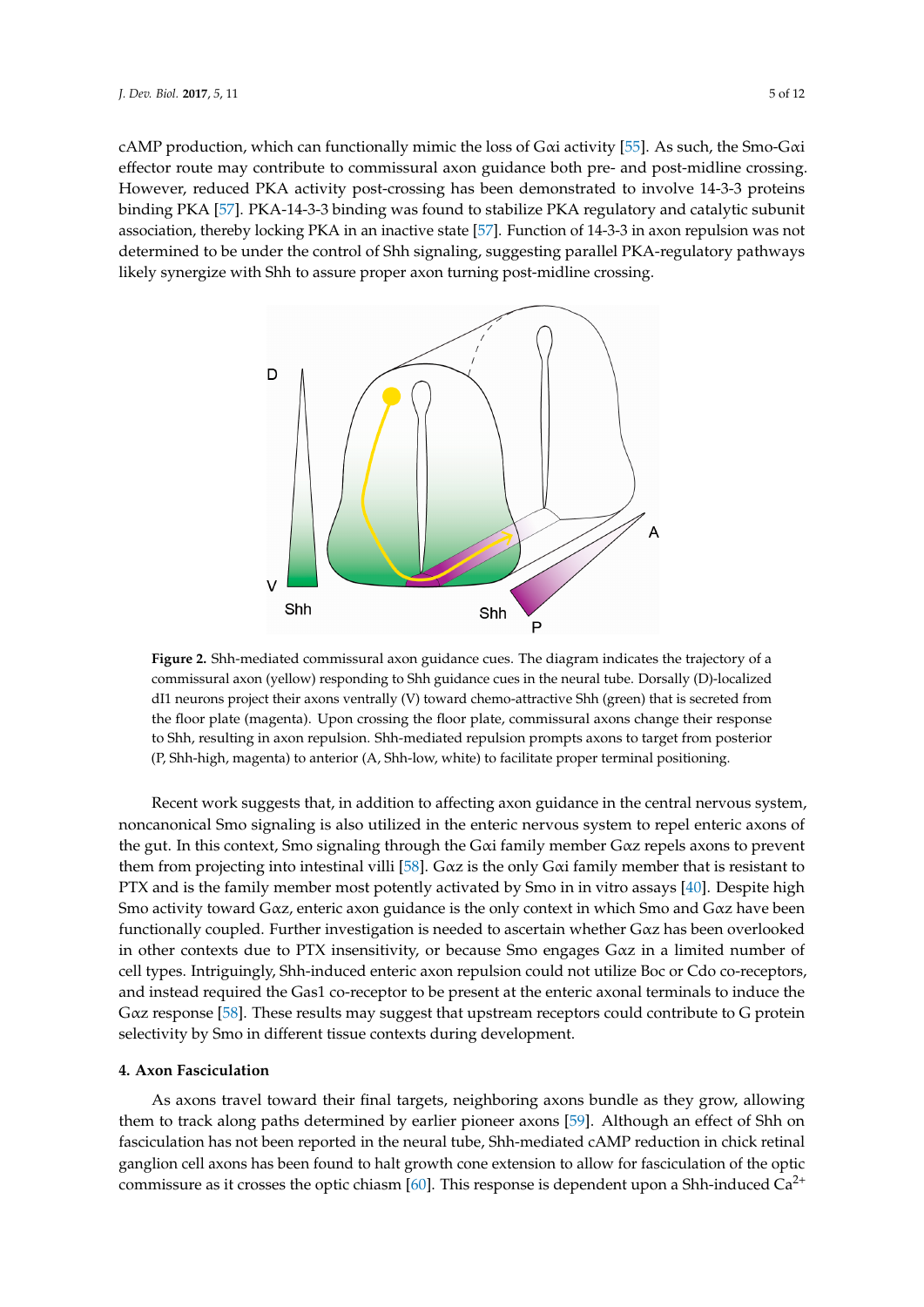increase that triggers protein kinase  $C\alpha$  and integrin-linked kinase activation [\[61\]](#page-10-7). The documented ability of Smo to increase cellular  $Ca^{2+}$  concentration through G $\alpha$ i [\[62\]](#page-10-8) suggests these responses may occur in response to signaling through its noncanonical Gαi effector route.

### **5. Neurotransmitter Selection**

Studies in *Xenopus* support that noncanonical Smo-Gαi signaling regulates post-mitotic neuronal differentiation through controlling neurotransmitter expression [\[62\]](#page-10-8). During spinal cord development, determination of the neurotransmitter phenotype is controlled by  $Ca^{2+}$  spikes in response to specific extracellular signals [\[62–](#page-10-8)[64\]](#page-10-9). Shh treatment of *Xenopus* spinal cords has been observed to induce phospholipase C-mediated inositol triphosphate (IP3) production at the primary cilium, leading to the release of  $Ca^{2+}$  from internal stores and influx through transient receptor potential cation channel 1 (TRCP1). These calcium transients resulted in the establishment of a GABAergic neuronal phenotype, indicating a role for Shh signaling in post-mitotic neuron differentiation. Importantly, in this study, Shh-regulated  $Ca^{2+}$  modulation was found to be inhibited by PTX or constitutively active PKA, indicating that Smo-Gαi signaling is likely required [\[62\]](#page-10-8).

Subsequent studies in mouse fibroblasts demonstrated the ability of Smo signaling to control ciliary  $Ca^{2+}$  by opening TRP  $Ca^{2+}$  channels in non-neuronal cell types [\[65\]](#page-10-10). The specific channels controlled by Smo are not yet established, but the heterotrimeric TRP channel PKD1-L1/PKD2-L1 has been proposed to modulate Smo-regulated Gli signaling by governing Shh effector ciliary trafficking [\[66\]](#page-10-11). In fibroblasts, increased ciliary  $Ca^{2+}$  can also inhibit activity of ciliary adenylyl cyclases 5 and 6, leading to decreased cAMP and PKA activity, and increased Gli transcriptional activity. The precise mechanism by which Smo signals to control  $Ca^{2+}$  in this cellular context was not determined, but was demonstrated to be PTX-insensitive, suggesting Gαi independence [\[65\]](#page-10-10). However, PTX-insensitive Gαz was not tested. As such, future interrogation will be necessary to determine whether Smo-regulated fibroblast ciliary  $Ca^{2+}$  modulation occurs through Smo-G $\alpha$ z coupling or through a novel noncanonical Smo signal.

## **6. Cellular Proliferation**

The ability of Shh to induce proliferative responses by activating mitogenic transcriptional programs is well established [\[67\]](#page-10-12). Recent studies demonstrate that, in addition to initiating a canonical signal to control cellular proliferation, Smo can signal through Gαi to induce a proliferative response [\[38,](#page-9-20)[68\]](#page-10-13). Functional interrogation of Gαi in cerebellar granule neuronal precursors (CGNP) revealed that overexpression of active Gαi enhanced Shh-induced proliferation in this neuronal cell type. Knockdown of Gαi2 or Gαi3 in CGNPs reduced proliferation, supporting a requisite contribution of Gαi to the Shh/Smo induced proliferative response [\[38\]](#page-9-20). Similarly, in vivo expression of constitutively active SMOM2 in basal epithelial cells of the mammary gland was observed to induce proliferation of neighboring cells in a Gαi-dependent manner [\[68\]](#page-10-13). Chemical ablation of Gli revealed that the proliferative response in mammary epithelial cells was fully independent of Gli function, providing in vivo support for the ability of the noncanonical proliferative signal to occur in the absence of a Shh transcriptional response [\[68\]](#page-10-13). The Gαi-activated signal driving proliferation in adjacently localized mammary epithelial cells was not determined. Nevertheless, the ability of Smo-Gαi signaling to drive proliferation in diverse cell types suggests that the signal response may occur in multiple contexts during development to drive tissue morphogenesis.

#### **7. Metabolism**

An increasing body of work connects canonical and noncanonical Shh signaling with metabolism in both vertebrate and invertebrate systems [\[69\]](#page-10-14). Although early reports presented contradictory roles as to whether Shh signaling was a positive or negative regulator of adipogenesis, recent studies confirm that Shh signaling functions to inhibit adipose fate determination [\[69](#page-10-14)[–72\]](#page-10-15). The inhibitory role of the Shh pathway in fat formation was first identified in *Drosophila* [\[70\]](#page-10-16). In this study, formation of the fly fat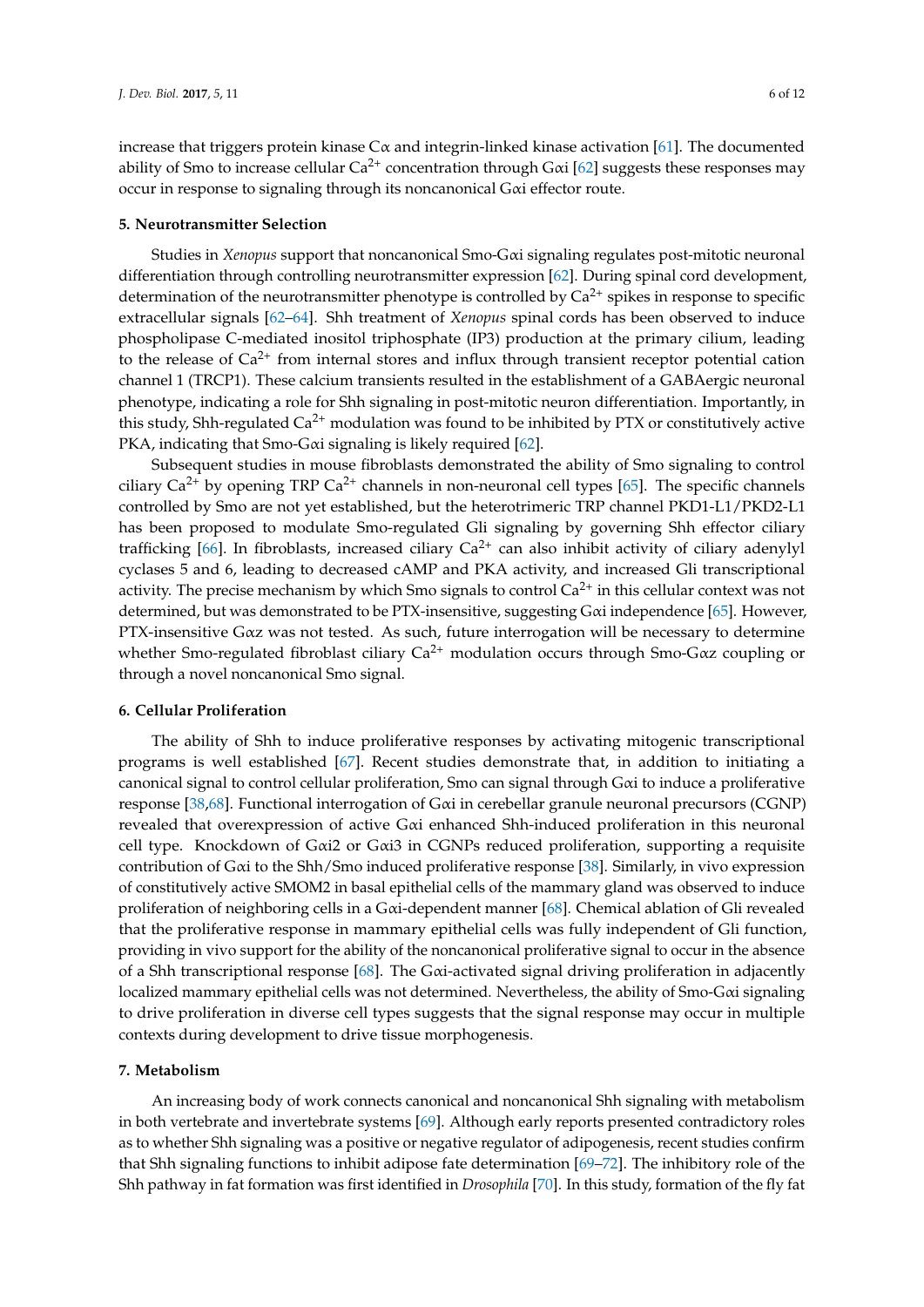body was found to be inhibited by over-activation of Hh signaling, and promoted by inhibition of the pathway. In vitro studies in adipocytes revealed that these effects were conserved in vertebrate cells, with Shh signaling effectively diverting fate determination of pre-adipocytes towards an osteogenic program [\[70\]](#page-10-16). In a subsequent study, a genome-wide screen in *Drosophila* identified the Hh pathway as the top-scoring signaling cascade capable of modulating adipocyte fate determination [\[72\]](#page-10-15). This study revealed that Hh signaling modulated triglyceride levels in the fly fat body, and that these effects were conserved in vivo in mice. In both of these studies, effects occurred in a predominantly Gli-dependent manner. Moreover, a recent study revealed a specific Gli-code that is associated with altered lipid metabolism in the liver [\[73\]](#page-10-17). However, increasing cAMP levels in pre-adipocytes in vitro can rescue adipocyte differentiation in the presence of excessive Shh signaling [\[70](#page-10-16)[,72\]](#page-10-15), raising the possibility that a Smo-Gαi-cAMP signal axis may be capable of influencing adipocyte differentiation in coordination with canonical Smo signaling activity. The ability of the noncanonical arm to influence the canonical arm through Gαi activation is feasible; we recently reported that arachidonic acid produced in response to Smo signaling through  $G\alpha\beta\gamma$  directly associates with Smo to promote its ciliary entry and enhance signaling to Gli [\[18\]](#page-8-3). As such, activation of the noncanonical arm may function to amplify canonical signaling in select cell types during cell fate specification and tissue morphogenesis.

An aspect of metabolism that is more clearly linked to Shh-Smo-Gαi signaling is the rapid induction of Warburg-like metabolism in adipocytes [\[74\]](#page-10-18). This metabolic response is reminiscent of behavior observed in cancer cells that switch from oxidative phosphorylation to aerobic glycolysis in the presence of oxygen. The adipocyte metabolic switch was found to be Smo-dependent, PTX-sensitive, and rapid, ruling out a dependence on Gli transcriptional activity. Rather, the observed metabolic reprogramming occurred as a consequence of Smo signaling via Gαi to open plasma membrane  $Ca<sup>2+</sup>$  channels, leading to phosphorylation-dependent activation of AMPK [\[74\]](#page-10-18). Importantly, this response could be induced by traditional Smo agonists, and by inverse agonists of the Gli effector route behaving as partial agonists for Gαi activation. These results revealed that canonical and noncanonical signal output can be functionally uncoupled, suggesting Smo can bias its signal output in response to differential small molecule binding.

# **8. Future Perspectives**

The ability of Smo to signal through at least two distinct effector routes provides Shh signaling the opportunity to integrate with additional signaling pathways and impact wide-ranging biological responses during development. Although knowledge of these novel signaling connections is growing, a number of open questions regarding noncanonical Smo signaling have yet to be addressed. Key among them is identification of the molecular mechanisms controlling Smo effector route selection. As discussed above, studies in pre-adipocytes suggest that Smo effector route selection can be modulated through differential small molecule binding [\[74\]](#page-10-18). As such, Smo ligand selectivity may vary across cellular or temporal contexts to assure a proper balance of canonical and noncanonical effector activity during embryonic development.

An additional mechanism by which signal bias might be controlled is through post-translational modification of Smo. We recently identified that loss of Smo N-linked glycosylation can shift signaling away from Gαi and toward Gli [\[75\]](#page-11-0). We did not determine the mechanism by which de-glycosylation imparted Smo signal bias. However, we speculate that, as is likely the case with differential ligand binding, differential glycosylation shifts the active Smo conformation to favor one set of downstream effectors over another. Given that cellular glycosylation machinery varies across tissues [\[76\]](#page-11-1), it is possible that the Smo N-glycosylation signature may exhibit tissue specificity. Future studies are needed to determine whether differential Smo N-glycosylation does indeed occur during development, and whether it correlates with overt signal bias.

It is well established in the literature that Smo sub-cellular localization controls its activity. In order to signal to Gli, Smo must traffic to the tip of the primary cilium [\[19\]](#page-8-4). Conversely, Smo is competent to signal to G $\alpha$ i from outside the primary cilium and from the ciliary base [\[45](#page-9-11)[,46](#page-9-12)[,69\]](#page-10-14). As such, the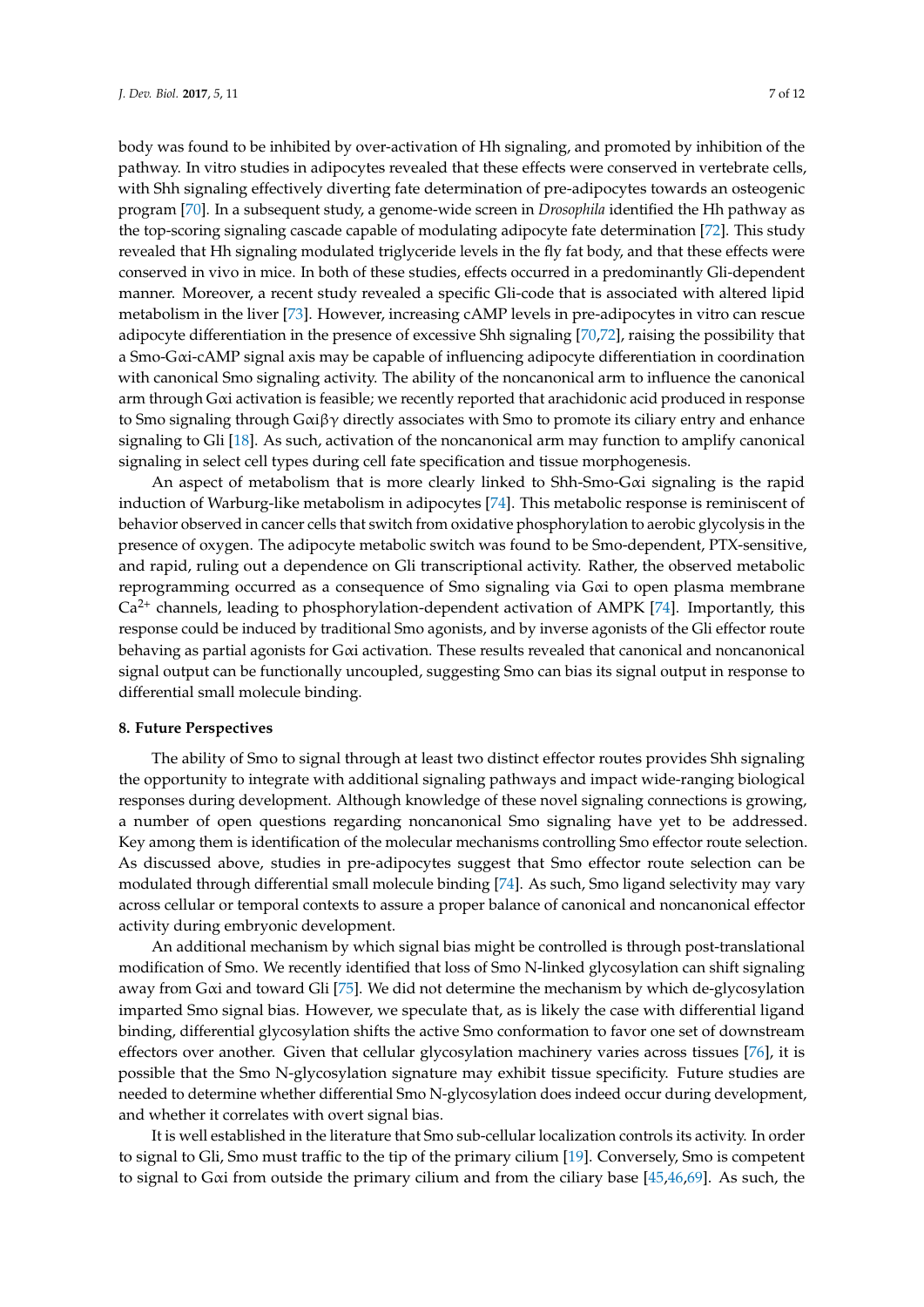speed of Smo ciliary entry and passage through the ciliary transition zone may dictate the duration or amplitude of noncanonical signal output. This hypothesis is supported by the aforementioned studies in osteoblast precursors demonstrating that genetic ablation of primary cilium function shifts Smo toward uncontrolled G $\alpha$ i activation [\[46\]](#page-9-12). A physiological mechanism by which Smo ciliary entry is controlled may be through the modulation of ciliary membrane lipids. Consistent with this notion, the phosphatidylinositol 3-kinase PI3K-C2α has been demonstrated to be essential for Smo ciliary localization [\[77\]](#page-11-2). As such, PI3P may be targeted to influence Smo noncanonical/canonical signal transition. Future studies are needed to test this hypothesis, and to identify additional factors influencing Smo ciliary entry and impacting its noncanonical signaling activity.

Continued analysis of noncanonical Smo signaling is essential for a better understanding of the physiological role of Gli-independent Smo signaling during development. Going forward, the impact of noncanonical Smo signaling to disease will also need to be considered. Aberrant Shh signaling is causative in medulloblastoma and basal cell carcinoma, and is commonly activated in a number of additional tumor types [\[78\]](#page-11-3). Consequently, the Shh pathway is considered a strong candidate for targeted cancer therapy. Vismodegib, an FDA-approved Smo antagonist, has shown efficacy in the clinic. However, undesirable side effects and emergence of tumor resistance have occurred [\[79\]](#page-11-4), necessitating improved methods for therapeutic intervention. Given the ability of Smo-Gli inhibitors to behave as partial agonists for Smo-Gαi, Gli-independent Smo effectors will need to be considered for future protocol iterations. As such, continued evaluation of physiological noncanonical Smo signaling in the context of development will be of utmost importance.

**Acknowledgments:** This work was supported by NIH NIGMS grant R35GM122546 to S.K.O. and by ALSAC of St. Jude Children's Research Hospital. We thank members of the Ogden lab for comments on the manuscript and S. Marada for assistance with figure preparation.

**Author Contributions:** S.K.O. and T.P. wrote the manuscript. T.P. made the figures.

**Conflicts of Interest:** The authors declare no conflict of interest.

## **References**

- <span id="page-7-0"></span>1. Cohen, M.M., Jr. Hedgehog signaling update. *Am. J. Med. Genet. A* **2010**, *152A*, 1875–1914. [\[CrossRef\]](http://dx.doi.org/10.1002/ajmg.a.32909) [\[PubMed\]](http://www.ncbi.nlm.nih.gov/pubmed/20635334)
- <span id="page-7-1"></span>2. Ingham, P.W.; McMahon, A.P. Hedgehog signaling in animal development: Paradigms and principles. *Genes Dev.* **2001**, *15*, 3059–3087. [\[CrossRef\]](http://dx.doi.org/10.1101/gad.938601) [\[PubMed\]](http://www.ncbi.nlm.nih.gov/pubmed/11731473)
- <span id="page-7-2"></span>3. Marigo, V.; Davey, R.A.; Zuo, Y.; Cunningham, J.M.; Tabin, C.J. Biochemical evidence that patched is the Hedgehog receptor. *Nature* **1996**, *384*, 176–179. [\[CrossRef\]](http://dx.doi.org/10.1038/384176a0) [\[PubMed\]](http://www.ncbi.nlm.nih.gov/pubmed/8906794)
- <span id="page-7-3"></span>4. Motoyama, J.; Takabatake, T.; Takeshima, K.; Hui, C. Ptch2, a second mouse Patched gene is co-expressed with Sonic hedgehog. *Nat. Genet.* **1998**, *18*, 104–106. [\[CrossRef\]](http://dx.doi.org/10.1038/ng0298-104) [\[PubMed\]](http://www.ncbi.nlm.nih.gov/pubmed/9462734)
- <span id="page-7-4"></span>5. Arensdorf, A.M.; Marada, S.; Ogden, S.K. Smoothened Regulation: A Tale of Two Signals. *Trends Pharmacol. Sci.* **2016**, *37*, 62–72. [\[CrossRef\]](http://dx.doi.org/10.1016/j.tips.2015.09.001) [\[PubMed\]](http://www.ncbi.nlm.nih.gov/pubmed/26432668)
- <span id="page-7-5"></span>6. Strutt, H.; Thomas, C.; Nakano, Y.; Stark, D.; Neave, B.; Taylor, A.M.; Ingham, P.W. Mutations in the sterol-sensing domain of Patched suggest a role for vesicular trafficking in Smoothened regulation. *Curr. Biol.* **2001**, *11*, 608–613. [\[CrossRef\]](http://dx.doi.org/10.1016/S0960-9822(01)00179-8)
- <span id="page-7-6"></span>7. Huang, P.; Nedelcu, D.; Watanabe, M.; Jao, C.; Kim, Y.; Liu, J.; Salic, A. Cellular Cholesterol Directly Activates Smoothened in Hedgehog Signaling. *Cell* **2016**, *166*, 1176–1187. [\[CrossRef\]](http://dx.doi.org/10.1016/j.cell.2016.08.003) [\[PubMed\]](http://www.ncbi.nlm.nih.gov/pubmed/27545348)
- 8. Luchetti, G.; Sircar, R.; Kong, J.H.; Nachtergaele, S.; Sagner, A.; Byrne, E.F.; Covey, D.F.; Siebold, C.; Rohatgi, R. Cholesterol activates the G-protein coupled receptor Smoothened to promote Hedgehog signaling. *eLife* **2016**, *5*. [\[CrossRef\]](http://dx.doi.org/10.7554/eLife.20304) [\[PubMed\]](http://www.ncbi.nlm.nih.gov/pubmed/27705744)
- <span id="page-7-7"></span>9. Nachtergaele, S.; Mydock, L.K.; Krishnan, K.; Rammohan, J.; Schlesinger, P.H.; Covey, D.F.; Rohatgi, R. Oxysterols are allosteric activators of the oncoprotein Smoothened. *Nat. Chem. Biol.* **2012**, *8*, 211–220. [\[CrossRef\]](http://dx.doi.org/10.1038/nchembio.765) [\[PubMed\]](http://www.ncbi.nlm.nih.gov/pubmed/22231273)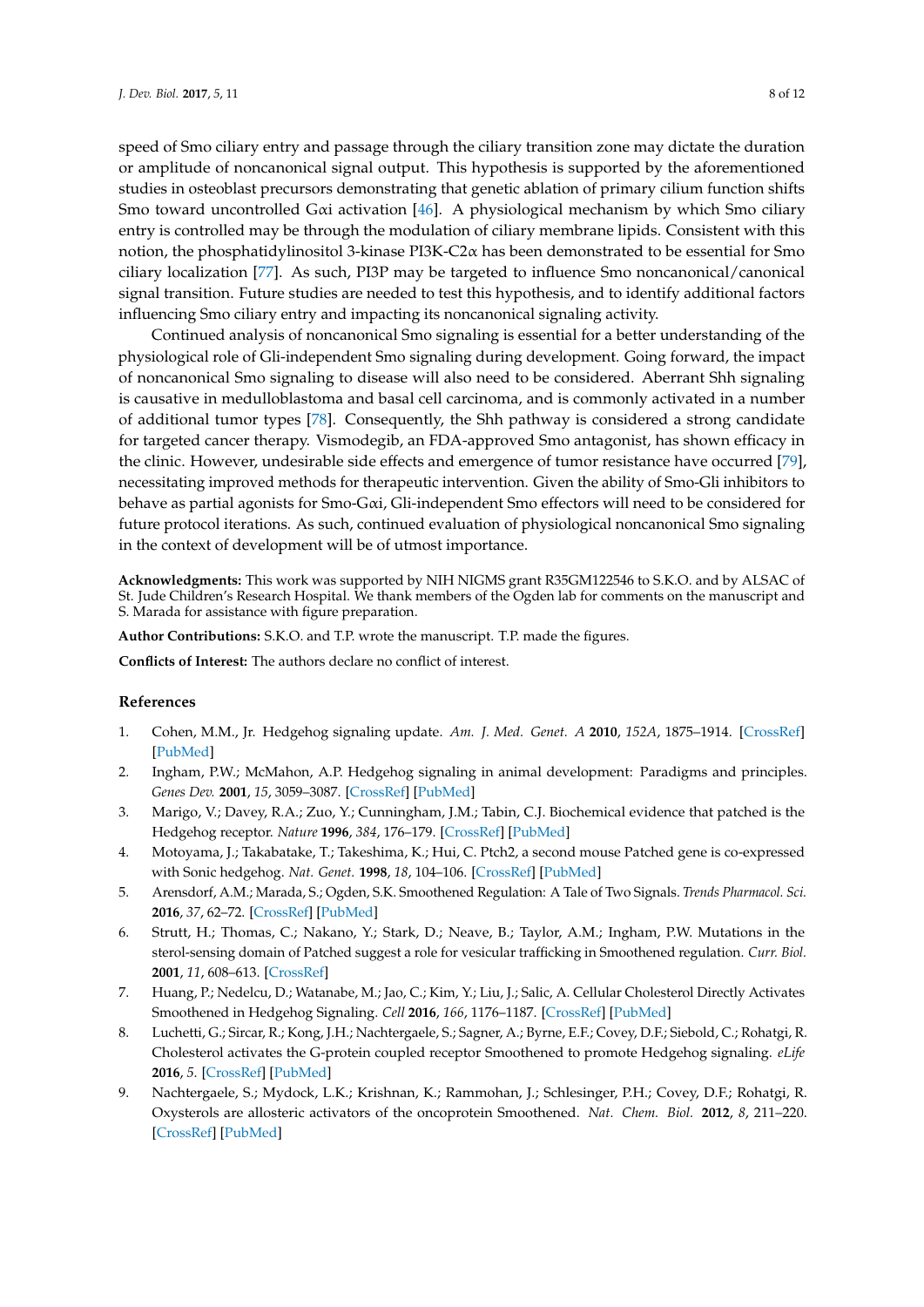- <span id="page-8-0"></span>10. Byrne, E.F.; Sircar, R.; Miller, P.S.; Hedger, G.; Luchetti, G.; Nachtergaele, S.; Tully, M.D.; Mydock-McGrane, L.; Covey, D.F.; Rambo, R.P.; et al. Structural basis of Smoothened regulation by its extracellular domains. *Nature* **2016**, *535*, 517–522. [\[CrossRef\]](http://dx.doi.org/10.1038/nature18934) [\[PubMed\]](http://www.ncbi.nlm.nih.gov/pubmed/27437577)
- 11. Nachtergaele, S.; Whalen, D.M.; Mydock, L.K.; Zhao, Z.; Malinauskas, T.; Krishnan, K.; Ingham, P.W.; Covey, D.F.; Siebold, C.; Rohatgi, R. Structure and function of the Smoothened extracellular domain in vertebrate Hedgehog signaling. *eLife* **2013**, *2*, e01340. [\[CrossRef\]](http://dx.doi.org/10.7554/eLife.01340) [\[PubMed\]](http://www.ncbi.nlm.nih.gov/pubmed/24171105)
- 12. Nedelcu, D.; Liu, J.; Xu, Y.; Jao, C.; Salic, A. Oxysterol binding to the extracellular domain of Smoothened in Hedgehog signaling. *Nat. Chem. Biol.* **2013**, *9*, 557–564. [\[CrossRef\]](http://dx.doi.org/10.1038/nchembio.1290) [\[PubMed\]](http://www.ncbi.nlm.nih.gov/pubmed/23831757)
- <span id="page-8-1"></span>13. Myers, B.R.; Sever, N.; Chong, Y.C.; Kim, J.; Belani, J.D.; Rychnovsky, S.; Bazan, J.F.; Beachy, P.A. Hedgehog pathway modulation by multiple lipid binding sites on the smoothened effector of signal response. *Dev. Cell* **2013**, *26*, 346–357. [\[CrossRef\]](http://dx.doi.org/10.1016/j.devcel.2013.07.015) [\[PubMed\]](http://www.ncbi.nlm.nih.gov/pubmed/23954590)
- <span id="page-8-2"></span>14. Khaliullina, H.; Bilgin, M.; Sampaio, J.L.; Shevchenko, A.; Eaton, S. Endocannabinoids are conserved inhibitors of the Hedgehog pathway. *Proc. Natl. Acad. Sci. USA* **2015**, *112*, 3415–3420. [\[CrossRef\]](http://dx.doi.org/10.1073/pnas.1416463112) [\[PubMed\]](http://www.ncbi.nlm.nih.gov/pubmed/25733905)
- 15. Taipale, J.; Chen, J.K.; Cooper, M.K.; Wang, B.; Mann, R.K.; Milenkovic, L.; Scott, M.P.; Beachy, P.A. Effects of oncogenic mutations in Smoothened and Patched can be reversed by cyclopamine. *Nature* **2000**, *406*, 1005–1009. [\[PubMed\]](http://www.ncbi.nlm.nih.gov/pubmed/10984056)
- 16. Chen, J.K.; Taipale, J.; Cooper, M.K.; Beachy, P.A. Inhibition of Hedgehog signaling by direct binding of cyclopamine to Smoothened. *Genes Dev.* **2002**, *16*, 2743–2748. [\[CrossRef\]](http://dx.doi.org/10.1101/gad.1025302) [\[PubMed\]](http://www.ncbi.nlm.nih.gov/pubmed/12414725)
- 17. Chen, J.K.; Taipale, J.; Young, K.E.; Maiti, T.; Beachy, P.A. Small molecule modulation of Smoothened activity. *Proc. Natl. Acad. Sci. USA* **2002**, *99*, 14071–14076. [\[CrossRef\]](http://dx.doi.org/10.1073/pnas.182542899) [\[PubMed\]](http://www.ncbi.nlm.nih.gov/pubmed/12391318)
- <span id="page-8-3"></span>18. Arensdorf, A.M.; Dillard, M.E.; Menke, J.M.; Frank, M.W.; Rock, C.O.; Ogden, S.K. Sonic Hedgehog Activates Phospholipase A2 to Enhance Smoothened Ciliary Translocation. *Cell Rep.* **2017**, *19*, 2074–2087. [\[CrossRef\]](http://dx.doi.org/10.1016/j.celrep.2017.05.033) [\[PubMed\]](http://www.ncbi.nlm.nih.gov/pubmed/28591579)
- <span id="page-8-4"></span>19. May, S.R.; Ashique, A.M.; Karlen, M.; Wang, B.; Shen, Y.; Zarbalis, K.; Reiter, J.; Ericson, J.; Peterson, A.S. Loss of the retrograde motor for IFT disrupts localization of Smo to cilia and prevents the expression of both activator and repressor functions of Gli. *Dev. Biol.* **2005**, *287*, 378–389. [\[CrossRef\]](http://dx.doi.org/10.1016/j.ydbio.2005.08.050) [\[PubMed\]](http://www.ncbi.nlm.nih.gov/pubmed/16229832)
- <span id="page-8-5"></span>20. Corbit, K.C.; Aanstad, P.; Singla, V.; Norman, A.R.; Stainier, D.Y.; Reiter, J.F. Vertebrate Smoothened functions at the primary cilium. *Nature* **2005**, *437*, 1018–1021. [\[CrossRef\]](http://dx.doi.org/10.1038/nature04117) [\[PubMed\]](http://www.ncbi.nlm.nih.gov/pubmed/16136078)
- <span id="page-8-6"></span>21. Aza-Blanc, P.; Ramirez-Weber, F.A.; Laget, M.P.; Schwartz, C.; Kornberg, T.B. Proteolysis that is inhibited by hedgehog targets Cubitus interruptus protein to the nucleus and converts it to a repressor. *Cell* **1997**, *89*, 1043–1053. [\[CrossRef\]](http://dx.doi.org/10.1016/S0092-8674(00)80292-5)
- <span id="page-8-8"></span>22. Ruiz i Altaba, A. Gli proteins encode context-dependent positive and negative functions: Implications for development and disease. *Development* **1999**, *126*, 3205–3216. [\[PubMed\]](http://www.ncbi.nlm.nih.gov/pubmed/10375510)
- <span id="page-8-7"></span>23. Wang, B.; Fallon, J.F.; Beachy, P.A. Hedgehog-regulated processing of Gli3 produces an anterior/posterior repressor gradient in the developing vertebrate limb. *Cell* **2000**, *100*, 423–434. [\[CrossRef\]](http://dx.doi.org/10.1016/S0092-8674(00)80678-9)
- <span id="page-8-9"></span>24. Jiang, J.; Hui, C.C. Hedgehog signaling in development and cancer. *Dev. Cell* **2008**, *15*, 801–812. [\[CrossRef\]](http://dx.doi.org/10.1016/j.devcel.2008.11.010) [\[PubMed\]](http://www.ncbi.nlm.nih.gov/pubmed/19081070)
- 25. Lee, R.T.; Zhao, Z.; Ingham, P.W. Hedgehog signalling. *Development* **2016**, *143*, 367–372. [\[CrossRef\]](http://dx.doi.org/10.1242/dev.120154) [\[PubMed\]](http://www.ncbi.nlm.nih.gov/pubmed/26839340)
- <span id="page-8-11"></span>26. Robbins, D.J.; Fei, D.L.; Riobo, N.A. The Hedgehog signal transduction network. *Sci. Signal.* **2012**, *5*, re6. [\[CrossRef\]](http://dx.doi.org/10.1126/scisignal.2002906) [\[PubMed\]](http://www.ncbi.nlm.nih.gov/pubmed/23074268)
- <span id="page-8-10"></span>27. Mukhopadhyay, S.; Rohatgi, R. G-protein-coupled receptors, Hedgehog signaling and primary cilia. *Semin. Cell Dev. Biol.* **2014**. [\[CrossRef\]](http://dx.doi.org/10.1016/j.semcdb.2014.05.002) [\[PubMed\]](http://www.ncbi.nlm.nih.gov/pubmed/24845016)
- <span id="page-8-12"></span>28. Lefkowitz, R.J. Historical review: A brief history and personal retrospective of seven-transmembrane receptors. *Trends Pharmacol. Sci.* **2004**, *25*, 413–422. [\[CrossRef\]](http://dx.doi.org/10.1016/j.tips.2004.06.006) [\[PubMed\]](http://www.ncbi.nlm.nih.gov/pubmed/15276710)
- <span id="page-8-13"></span>29. Khan, S.M.; Sung, J.Y.; Hebert, T.E. Gbetagamma subunits-Different spaces, different faces. *Pharmacol. Res. Off. J. Ital. Pharmacol. Soc.* **2016**, *111*, 434–441.
- 30. Dupre, D.J.; Robitaille, M.; Rebois, R.V.; Hebert, T.E. The role of Gbetagamma subunits in the organization, assembly, and function of GPCR signaling complexes. *Annu. Rev. Pharmacol. Toxicol.* **2009**, *49*, 31–56. [\[CrossRef\]](http://dx.doi.org/10.1146/annurev-pharmtox-061008-103038) [\[PubMed\]](http://www.ncbi.nlm.nih.gov/pubmed/18834311)
- <span id="page-8-14"></span>31. Wacker, D.; Stevens, R.C.; Roth, B.L. How Ligands Illuminate GPCR Molecular Pharmacology. *Cell* **2017**, *170*, 414–427. [\[CrossRef\]](http://dx.doi.org/10.1016/j.cell.2017.07.009) [\[PubMed\]](http://www.ncbi.nlm.nih.gov/pubmed/28753422)
- <span id="page-8-15"></span>32. Alcedo, J.; Ayzenzon, M.; Von Ohlen, T.; Noll, M.; Hooper, J.E. The Drosophila smoothened gene encodes a seven-pass membrane protein, a putative receptor for the hedgehog signal. *Cell* **1996**, *86*, 221–232. [\[CrossRef\]](http://dx.doi.org/10.1016/S0092-8674(00)80094-X)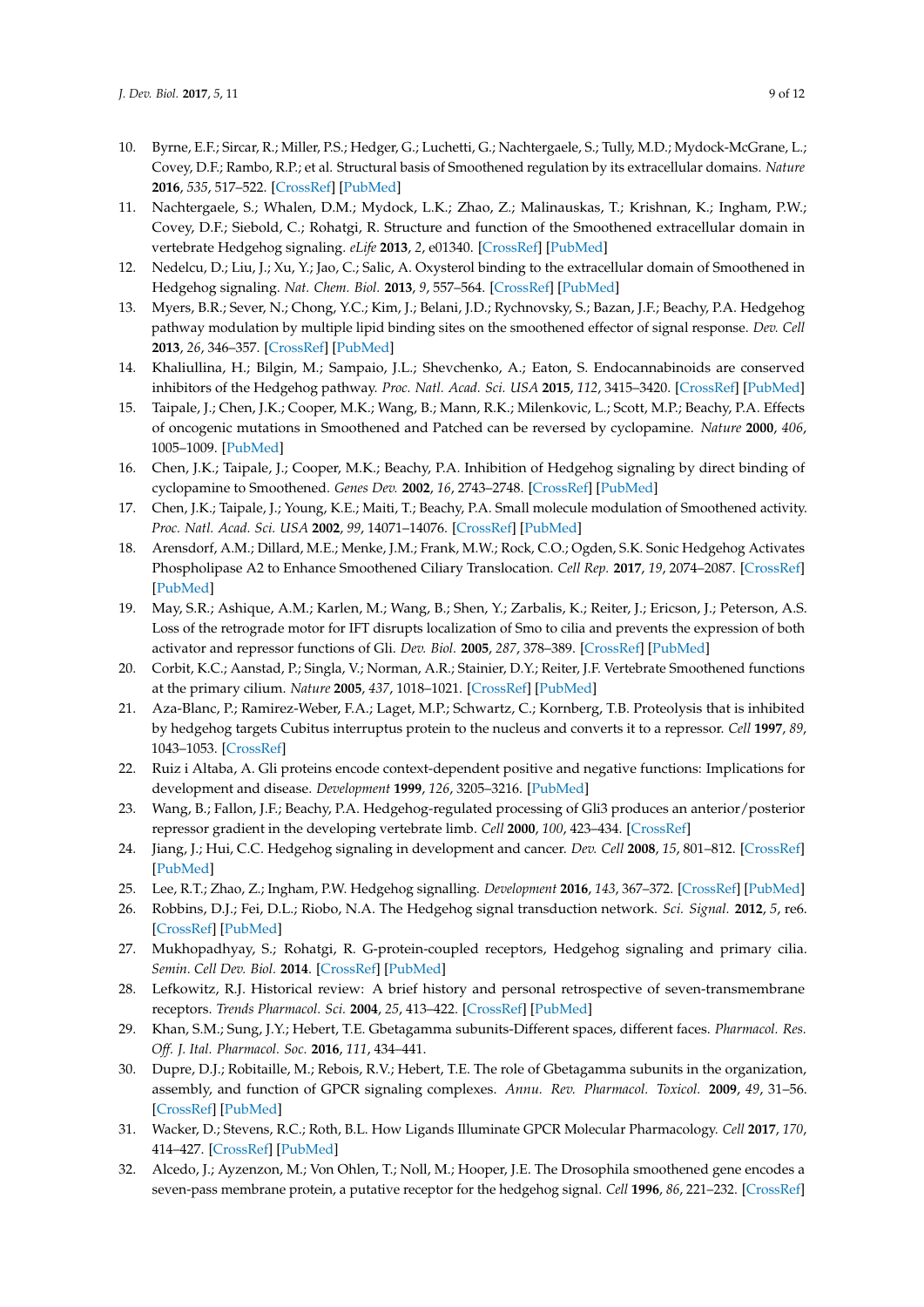- <span id="page-9-0"></span>33. Van den Heuvel, M.; Ingham, P.W. smoothened encodes a receptor-like serpentine protein required for hedgehog signalling. *Nature* **1996**, *382*, 547–551. [\[CrossRef\]](http://dx.doi.org/10.1038/382547a0) [\[PubMed\]](http://www.ncbi.nlm.nih.gov/pubmed/8700230)
- <span id="page-9-1"></span>34. Hammerschmidt, M.; McMahon, A.P. The effect of pertussis toxin on zebrafish development: A possible role for inhibitory G-proteins in hedgehog signaling. *Dev. Biol.* **1998**, *194*, 166–171. [\[CrossRef\]](http://dx.doi.org/10.1006/dbio.1997.8796) [\[PubMed\]](http://www.ncbi.nlm.nih.gov/pubmed/9501021)
- <span id="page-9-2"></span>35. DeCamp, D.L.; Thompson, T.M.; de Sauvage, F.J.; Lerner, M.R. Smoothened activates Galphai-mediated signaling in frog melanophores. *J. Biol. Chem.* **2000**, *275*, 26322–26327. [\[CrossRef\]](http://dx.doi.org/10.1074/jbc.M004055200) [\[PubMed\]](http://www.ncbi.nlm.nih.gov/pubmed/10835429)
- <span id="page-9-3"></span>36. Low, W.C.; Wang, C.; Pan, Y.; Huang, X.Y.; Chen, J.K.; Wang, B. The decoupling of Smoothened from Galphai proteins has little effect on Gli3 protein processing and Hedgehog-regulated chick neural tube patterning. *Dev. Biol.* **2008**, *321*, 188–196. [\[CrossRef\]](http://dx.doi.org/10.1016/j.ydbio.2008.06.014) [\[PubMed\]](http://www.ncbi.nlm.nih.gov/pubmed/18590719)
- <span id="page-9-4"></span>37. Ogden, S.K.; Fei, D.L.; Schilling, N.S.; Ahmed, Y.F.; Hwa, J.; Robbins, D.J. G protein Galphai functions immediately downstream of Smoothened in Hedgehog signalling. *Nature* **2008**, *456*, 967–970. [\[CrossRef\]](http://dx.doi.org/10.1038/nature07459) [\[PubMed\]](http://www.ncbi.nlm.nih.gov/pubmed/18987629)
- <span id="page-9-20"></span>38. Barzi, M.; Kostrz, D.; Menendez, A.; Pons, S. Sonic Hedgehog-induced proliferation requires specific Galpha inhibitory proteins. *J. Biol. Chem.* **2011**, *286*, 8067–8074. [\[CrossRef\]](http://dx.doi.org/10.1074/jbc.M110.178772) [\[PubMed\]](http://www.ncbi.nlm.nih.gov/pubmed/21209076)
- <span id="page-9-5"></span>39. Vuolo, L.; Herrera, A.; Torroba, B.; Menendez, A.; Pons, S. Ciliary adenylyl cyclases control the Hedgehog pathway. *J. Cell Sci.* **2015**, *128*, 2928–2937. [\[CrossRef\]](http://dx.doi.org/10.1242/jcs.172635) [\[PubMed\]](http://www.ncbi.nlm.nih.gov/pubmed/26092933)
- <span id="page-9-6"></span>40. Riobo, N.A.; Saucy, B.; Dilizio, C.; Manning, D.R. Activation of heterotrimeric G proteins by Smoothened. *Proc. Natl. Acad. Sci. USA* **2006**, *103*, 12607–12612. [\[CrossRef\]](http://dx.doi.org/10.1073/pnas.0600880103) [\[PubMed\]](http://www.ncbi.nlm.nih.gov/pubmed/16885213)
- <span id="page-9-7"></span>41. Polizio, A.H.; Chinchilla, P.; Chen, X.; Kim, S.; Manning, D.R.; Riobo, N.A. Heterotrimeric Gi proteins link Hedgehog signaling to activation of Rho small GTPases to promote fibroblast migration. *J. Biol. Chem.* **2011**, *286*, 19589–19596. [\[CrossRef\]](http://dx.doi.org/10.1074/jbc.M110.197111) [\[PubMed\]](http://www.ncbi.nlm.nih.gov/pubmed/21474452)
- <span id="page-9-8"></span>42. Meyer, G.; Feldman, E.L. Signaling mechanisms that regulate actin-based motility processes in the nervous system. *J. Neurochem.* **2002**, *83*, 490–503. [\[CrossRef\]](http://dx.doi.org/10.1046/j.1471-4159.2002.01185.x) [\[PubMed\]](http://www.ncbi.nlm.nih.gov/pubmed/12390511)
- <span id="page-9-9"></span>43. Bijlsma, M.F.; Damhofer, H.; Roelink, H. Hedgehog-stimulated chemotaxis is mediated by smoothened located outside the primary cilium. *Sci. Signal.* **2012**, *5*, ra60. [\[CrossRef\]](http://dx.doi.org/10.1126/scisignal.2002798) [\[PubMed\]](http://www.ncbi.nlm.nih.gov/pubmed/22912493)
- <span id="page-9-10"></span>44. Bijlsma, M.F.; Borensztajn, K.S.; Roelink, H.; Peppelenbosch, M.P.; Spek, C.A. Sonic hedgehog induces transcription-independent cytoskeletal rearrangement and migration regulated by arachidonate metabolites. *Cell Signal.* **2007**, *19*, 2596–2604. [\[CrossRef\]](http://dx.doi.org/10.1016/j.cellsig.2007.08.011) [\[PubMed\]](http://www.ncbi.nlm.nih.gov/pubmed/17884337)
- <span id="page-9-11"></span>45. Chinchilla, P.; Xiao, L.; Kazanietz, M.G.; Riobo, N.A. Hedgehog proteins activate pro-angiogenic responses in endothelial cells through non-canonical signaling pathways. *Cell Cycle* **2010**, *9*, 570–579. [\[CrossRef\]](http://dx.doi.org/10.4161/cc.9.3.10591) [\[PubMed\]](http://www.ncbi.nlm.nih.gov/pubmed/20081366)
- <span id="page-9-12"></span>46. Yuan, X.; Cao, J.; He, X.; Serra, R.; Qu, J.; Cao, X.; Yang, S. Ciliary IFT80 balances canonical versus non-canonical hedgehog signalling for osteoblast differentiation. *Nat. Commun.* **2016**, *7*, 11024. [\[CrossRef\]](http://dx.doi.org/10.1038/ncomms11024) [\[PubMed\]](http://www.ncbi.nlm.nih.gov/pubmed/26996322)
- <span id="page-9-13"></span>47. Bijlsma, M.F.; Peppelenbosch, M.P.; Spek, C.A.; Roelink, H. Leukotriene synthesis is required for hedgehog-dependent neurite projection in neuralized embryoid bodies but not for motor neuron differentiation. *Stem Cells* **2008**, *26*, 1138–1145. [\[CrossRef\]](http://dx.doi.org/10.1634/stemcells.2007-0841) [\[PubMed\]](http://www.ncbi.nlm.nih.gov/pubmed/18292210)
- <span id="page-9-14"></span>48. Merchan, P.; Bribian, A.; Sanchez-Camacho, C.; Lezameta, M.; Bovolenta, P.; de Castro, F. Sonic hedgehog promotes the migration and proliferation of optic nerve oligodendrocyte precursors. *Mol. Cell. Neurosci.* **2007**, *36*, 355–368. [\[CrossRef\]](http://dx.doi.org/10.1016/j.mcn.2007.07.012) [\[PubMed\]](http://www.ncbi.nlm.nih.gov/pubmed/17826177)
- <span id="page-9-15"></span>49. De Ramon Francas, G.; Zuniga, N.R.; Stoeckli, E.T. The spinal cord shows the way—How axons navigate intermediate targets. *Dev. Biol.* **2016**. [\[CrossRef\]](http://dx.doi.org/10.1016/j.ydbio.2016.12.002) [\[PubMed\]](http://www.ncbi.nlm.nih.gov/pubmed/27965053)
- <span id="page-9-16"></span>50. Charron, F.; Stein, E.; Jeong, J.; McMahon, A.P.; Tessier-Lavigne, M. The morphogen sonic hedgehog is an axonal chemoattractant that collaborates with netrin-1 in midline axon guidance. *Cell* **2003**, *113*, 11–23. [\[CrossRef\]](http://dx.doi.org/10.1016/S0092-8674(03)00199-5)
- <span id="page-9-17"></span>51. Yam, P.T.; Langlois, S.D.; Morin, S.; Charron, F. Sonic hedgehog guides axons through a noncanonical, Src-family-kinase-dependent signaling pathway. *Neuron* **2009**, *62*, 349–362. [\[CrossRef\]](http://dx.doi.org/10.1016/j.neuron.2009.03.022) [\[PubMed\]](http://www.ncbi.nlm.nih.gov/pubmed/19447091)
- <span id="page-9-18"></span>52. Okada, A.; Charron, F.; Morin, S.; Shin, D.S.; Wong, K.; Fabre, P.J.; Tessier-Lavigne, M.; McConnell, S.K. Boc is a receptor for sonic hedgehog in the guidance of commissural axons. *Nature* **2006**, *444*, 369–373. [\[CrossRef\]](http://dx.doi.org/10.1038/nature05246) [\[PubMed\]](http://www.ncbi.nlm.nih.gov/pubmed/17086203)
- <span id="page-9-19"></span>53. Luttrell, D.K.; Luttrell, L.M. Not so strange bedfellows: G-protein-coupled receptors and Src family kinases. *Oncogene* **2004**, *23*, 7969–7978. [\[CrossRef\]](http://dx.doi.org/10.1038/sj.onc.1208162) [\[PubMed\]](http://www.ncbi.nlm.nih.gov/pubmed/15489914)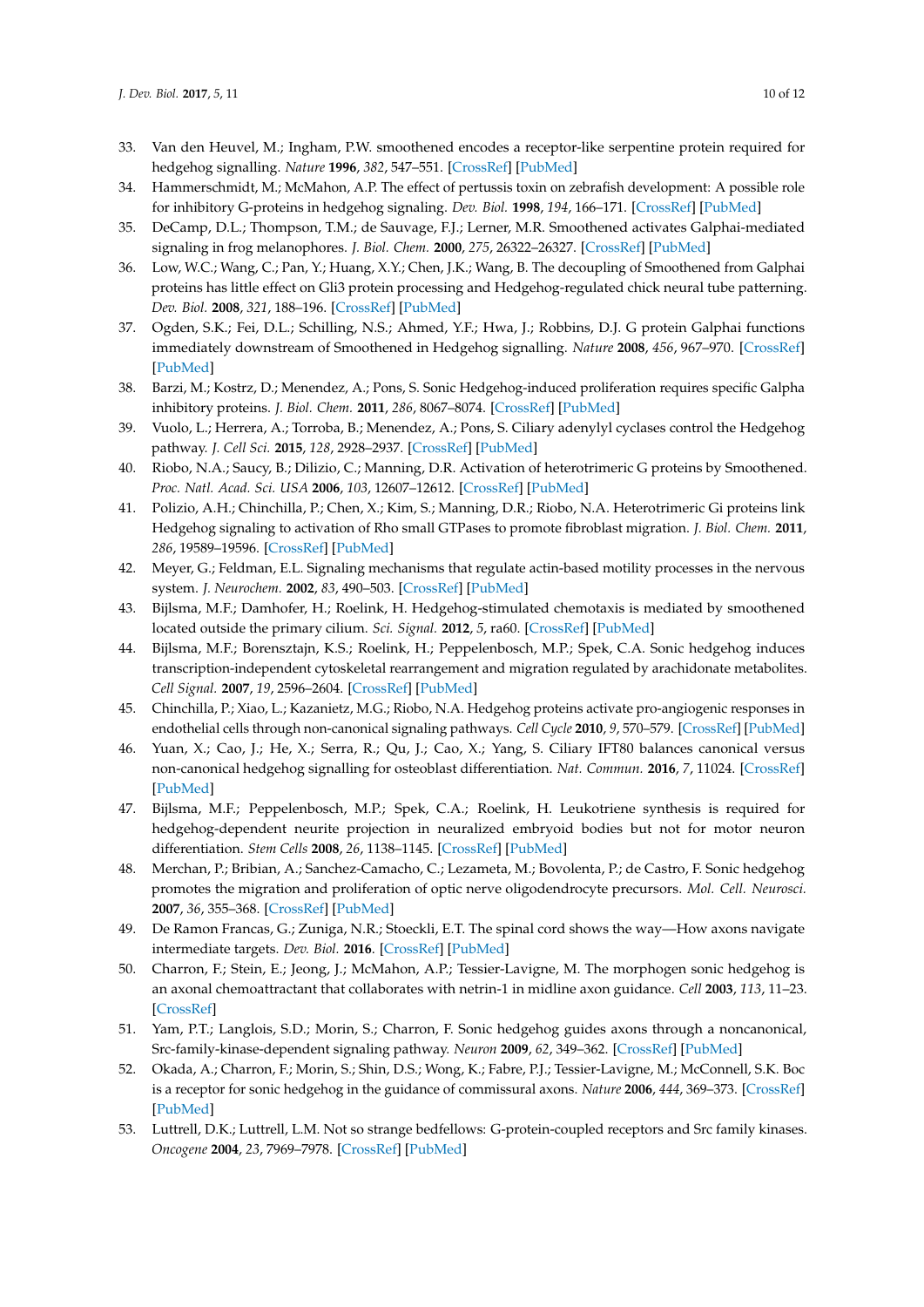- <span id="page-10-0"></span>54. Bourikas, D.; Pekarik, V.; Baeriswyl, T.; Grunditz, A.; Sadhu, R.; Nardo, M.; Stoeckli, E.T. Sonic hedgehog guides commissural axons along the longitudinal axis of the spinal cord. *Nat. Neurosci.* **2005**, *8*, 297–304. [\[CrossRef\]](http://dx.doi.org/10.1038/nn1396) [\[PubMed\]](http://www.ncbi.nlm.nih.gov/pubmed/15746914)
- <span id="page-10-1"></span>55. Parra, L.M.; Zou, Y. Sonic hedgehog induces response of commissural axons to Semaphorin repulsion during midline crossing. *Nat. Neurosci.* **2010**, *13*, 29–35. [\[CrossRef\]](http://dx.doi.org/10.1038/nn.2457) [\[PubMed\]](http://www.ncbi.nlm.nih.gov/pubmed/19946319)
- <span id="page-10-2"></span>56. Song, S.K.; Choi, S.Y.; Kim, K.T. Opposing effects of protein kinase A and C on capacitative calcium entry into HL-60 promyelocytes. *Biochem. Pharmacol.* **1998**, *56*, 561–567. [\[CrossRef\]](http://dx.doi.org/10.1016/S0006-2952(97)00660-6)
- <span id="page-10-3"></span>57. Yam, P.T.; Kent, C.B.; Morin, S.; Farmer, W.T.; Alchini, R.; Lepelletier, L.; Colman, D.R.; Tessier-Lavigne, M.; Fournier, A.E.; Charron, F. 14–3-3 proteins regulate a cell-intrinsic switch from sonic hedgehog-mediated commissural axon attraction to repulsion after midline crossing. *Neuron* **2012**, *76*, 735–749. [\[CrossRef\]](http://dx.doi.org/10.1016/j.neuron.2012.09.017) [\[PubMed\]](http://www.ncbi.nlm.nih.gov/pubmed/23177959)
- <span id="page-10-4"></span>58. Jin, S.; Martinelli, D.C.; Zheng, X.; Tessier-Lavigne, M.; Fan, C.M. Gas1 is a receptor for sonic hedgehog to repel enteric axons. *Proc. Natl. Acad. Sci. USA* **2015**, *112*, E73–E80. [\[CrossRef\]](http://dx.doi.org/10.1073/pnas.1418629112) [\[PubMed\]](http://www.ncbi.nlm.nih.gov/pubmed/25535338)
- <span id="page-10-5"></span>59. Learte, A.R.; Hidalgo, A. The role of glial cells in axon guidance, fasciculation and targeting. *Adv. Exp. Med. Biol.* **2007**, *621*, 156–166. [\[PubMed\]](http://www.ncbi.nlm.nih.gov/pubmed/18269218)
- <span id="page-10-6"></span>60. Trousse, F.; Marti, E.; Gruss, P.; Torres, M.; Bovolenta, P. Control of retinal ganglion cell axon growth: A new role for Sonic hedgehog. *Development* **2001**, *128*, 3927–3936. [\[PubMed\]](http://www.ncbi.nlm.nih.gov/pubmed/11641217)
- <span id="page-10-7"></span>61. Guo, D.; Standley, C.; Bellve, K.; Fogarty, K.; Bao, Z.Z. Protein kinase Calpha and integrin-linked kinase mediate the negative axon guidance effects of Sonic hedgehog. *Mol. Cell. Neurosci.* **2012**, *50*, 82–92. [\[CrossRef\]](http://dx.doi.org/10.1016/j.mcn.2012.03.008) [\[PubMed\]](http://www.ncbi.nlm.nih.gov/pubmed/22521536)
- <span id="page-10-8"></span>62. Belgacem, Y.H.; Borodinsky, L.N. Sonic hedgehog signaling is decoded by calcium spike activity in the developing spinal cord. *Proc. Natl. Acad. Sci. USA* **2011**, *108*, 4482–4487. [\[CrossRef\]](http://dx.doi.org/10.1073/pnas.1018217108) [\[PubMed\]](http://www.ncbi.nlm.nih.gov/pubmed/21368195)
- 63. Borodinsky, L.N.; Root, C.M.; Cronin, J.A.; Sann, S.B.; Gu, X.; Spitzer, N.C. Activity-dependent homeostatic specification of transmitter expression in embryonic neurons. *Nature* **2004**, *429*, 523–530. [\[CrossRef\]](http://dx.doi.org/10.1038/nature02518) [\[PubMed\]](http://www.ncbi.nlm.nih.gov/pubmed/15175743)
- <span id="page-10-9"></span>64. Marek, K.W.; Kurtz, L.M.; Spitzer, N.C. cJun integrates calcium activity and tlx3 expression to regulate neurotransmitter specification. *Nat. Neurosci.* **2010**, *13*, 944–950. [\[CrossRef\]](http://dx.doi.org/10.1038/nn.2582) [\[PubMed\]](http://www.ncbi.nlm.nih.gov/pubmed/20581840)
- <span id="page-10-10"></span>65. Moore, B.S.; Stepanchick, A.N.; Tewson, P.H.; Hartle, C.M.; Zhang, J.; Quinn, A.M.; Hughes, T.E.; Mirshahi, T. Cilia have high cAMP levels that are inhibited by Sonic Hedgehog-regulated calcium dynamics. *Proc. Natl. Acad. Sci. USA* **2016**, *113*, 13069–13074. [\[CrossRef\]](http://dx.doi.org/10.1073/pnas.1602393113) [\[PubMed\]](http://www.ncbi.nlm.nih.gov/pubmed/27799542)
- <span id="page-10-11"></span>66. Delling, M.; DeCaen, P.G.; Doerner, J.F.; Febvay, S.; Clapham, D.E. Primary cilia are specialized calcium signalling organelles. *Nature* **2013**, *504*, 311–314. [\[CrossRef\]](http://dx.doi.org/10.1038/nature12833) [\[PubMed\]](http://www.ncbi.nlm.nih.gov/pubmed/24336288)
- <span id="page-10-12"></span>67. Ulloa, F.; Briscoe, J. Morphogens and the control of cell proliferation and patterning in the spinal cord. *Cell Cycle* **2007**, *6*, 2640–2649. [\[CrossRef\]](http://dx.doi.org/10.4161/cc.6.21.4822) [\[PubMed\]](http://www.ncbi.nlm.nih.gov/pubmed/17912034)
- <span id="page-10-13"></span>68. Villanueva, H.; Visbal, A.P.; Obeid, N.F.; Ta, A.Q.; Faruki, A.A.; Wu, M.-F.; Hilsenbeck, S.G.; Shaw, C.A.; Yu, P.; Plummer, N.W.; et al. An essential role for G-alpha-i2 in Smoothened-stimulated epithelial cell proliferation in the mammary gland. *Sci. Signal.* **2015**, *8*. [\[CrossRef\]](http://dx.doi.org/10.1126/scisignal.aaa7355) [\[PubMed\]](http://www.ncbi.nlm.nih.gov/pubmed/26373672)
- <span id="page-10-14"></span>69. Teperino, R.; Aberger, F.; Esterbauer, H.; Riobo, N.; Pospisilik, J.A. Canonical and non-canonical Hedgehog signalling and the control of metabolism. *Semin. Cell Dev. Biol.* **2014**. [\[CrossRef\]](http://dx.doi.org/10.1016/j.semcdb.2014.05.007) [\[PubMed\]](http://www.ncbi.nlm.nih.gov/pubmed/24862854)
- <span id="page-10-16"></span>70. Suh, J.M.; Gao, X.; McKay, J.; McKay, R.; Salo, Z.; Graff, J.M. Hedgehog signaling plays a conserved role in inhibiting fat formation. *Cell Metab.* **2006**, *3*, 25–34. [\[CrossRef\]](http://dx.doi.org/10.1016/j.cmet.2005.11.012) [\[PubMed\]](http://www.ncbi.nlm.nih.gov/pubmed/16399502)
- 71. Kopinke, D.; Roberson, E.C.; Reiter, J.F. Ciliary Hedgehog Signaling Restricts Injury-Induced Adipogenesis. *Cell* **2017**, *170*, 340–351. [\[CrossRef\]](http://dx.doi.org/10.1016/j.cell.2017.06.035) [\[PubMed\]](http://www.ncbi.nlm.nih.gov/pubmed/28709001)
- <span id="page-10-15"></span>72. Pospisilik, J.A.; Schramek, D.; Schnidar, H.; Cronin, S.J.; Nehme, N.T.; Zhang, X.; Knauf, C.; Cani, P.D.; Aumayr, K.; Todoric, J.; et al. Drosophila genome-wide obesity screen reveals hedgehog as a determinant of brown versus white adipose cell fate. *Cell* **2010**, *140*, 148–160. [\[CrossRef\]](http://dx.doi.org/10.1016/j.cell.2009.12.027) [\[PubMed\]](http://www.ncbi.nlm.nih.gov/pubmed/20074523)
- <span id="page-10-17"></span>73. Matz-Soja, M.; Rennert, C.; Schonefeld, K.; Aleithe, S.; Boettger, J.; Schmidt-Heck, W.; Weiss, T.S.; Hovhannisyan, A.; Zellmer, S.; Kloting, N.; et al. Hedgehog signaling is a potent regulator of liver lipid metabolism and reveals a GLI-code associated with steatosis. *eLife* **2016**, *5*. [\[CrossRef\]](http://dx.doi.org/10.7554/eLife.13308) [\[PubMed\]](http://www.ncbi.nlm.nih.gov/pubmed/27185526)
- <span id="page-10-18"></span>74. Teperino, R.; Amann, S.; Bayer, M.; McGee, S.L.; Loipetzberger, A.; Connor, T.; Jaeger, C.; Kammerer, B.; Winter, L.; Wiche, G.; et al. Hedgehog partial agonism drives Warburg-like metabolism in muscle and brown fat. *Cell* **2012**, *151*, 414–426. [\[CrossRef\]](http://dx.doi.org/10.1016/j.cell.2012.09.021) [\[PubMed\]](http://www.ncbi.nlm.nih.gov/pubmed/23063129)